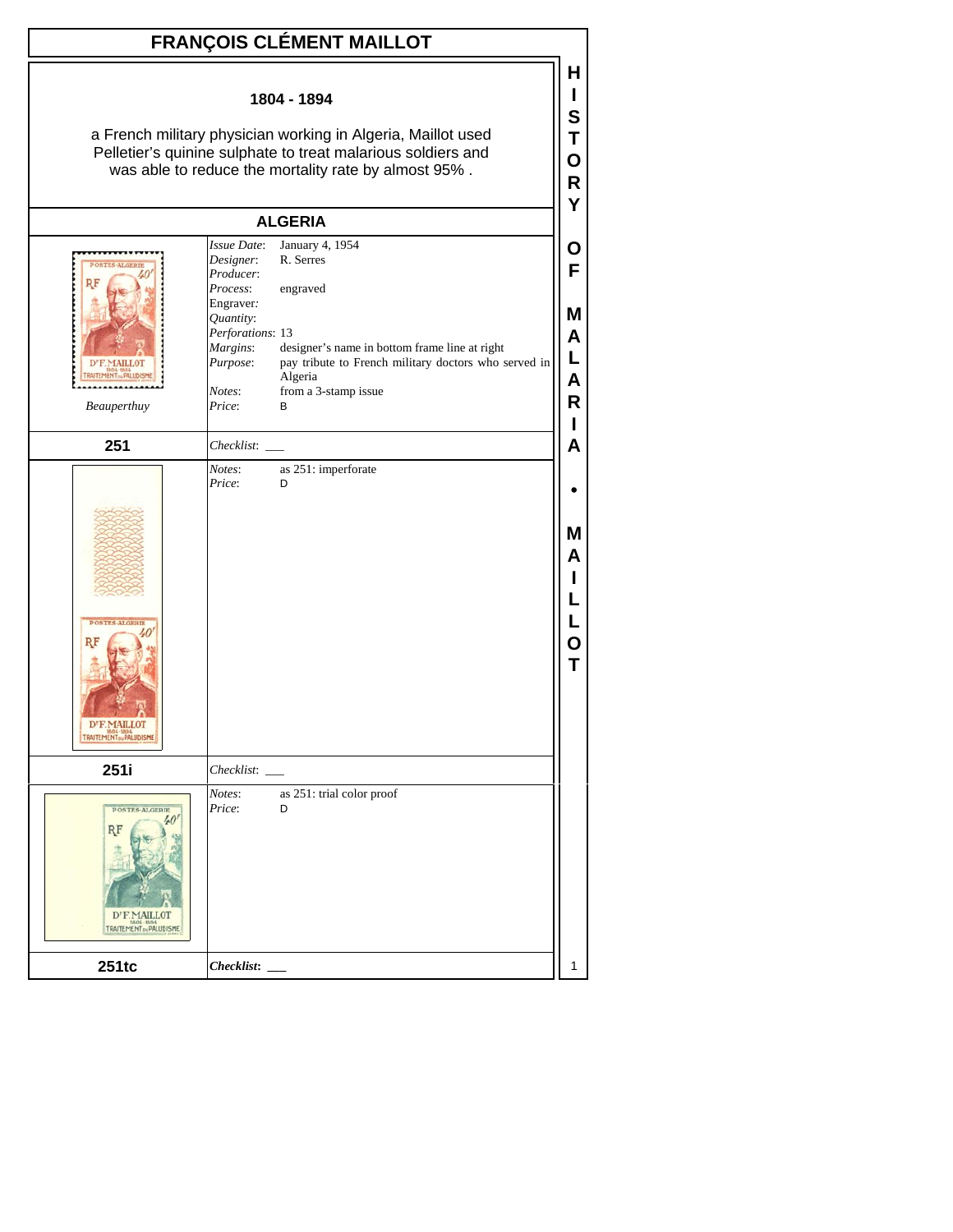|                                                                                                                                                       | <b>FRANÇOIS CLÉMENT MAILLOT</b> |                                                               |                                             |  |  |
|-------------------------------------------------------------------------------------------------------------------------------------------------------|---------------------------------|---------------------------------------------------------------|---------------------------------------------|--|--|
| $\mathsf H$<br>$\mathsf I$<br>S<br>T<br>O<br>R<br>Y                                                                                                   |                                 | Size:<br>Quantity:<br>Notes:<br>Price:                        | 130 x 95 mm<br>as 251: deluxe sheet<br>D    |  |  |
| $\mathbf 0$<br>F                                                                                                                                      |                                 |                                                               |                                             |  |  |
| M<br>$\mathsf{A}$<br>L<br>$\mathsf{A}$<br>${\sf R}$<br>$\mathbf{I}$<br>$\boldsymbol{A}$<br>M<br>$\mathsf{A}$<br>$\mathsf I$<br>L<br>L<br>$\mathbf{o}$ | <b>251ds</b>                    | $Checklist:$ $\_\_$<br>Size:<br>Quantity:<br>Notes:<br>Price: | 125 x 118 mm<br>as 251: artist's proof<br>G |  |  |
| T                                                                                                                                                     | 251A                            |                                                               |                                             |  |  |
| 2                                                                                                                                                     |                                 |                                                               |                                             |  |  |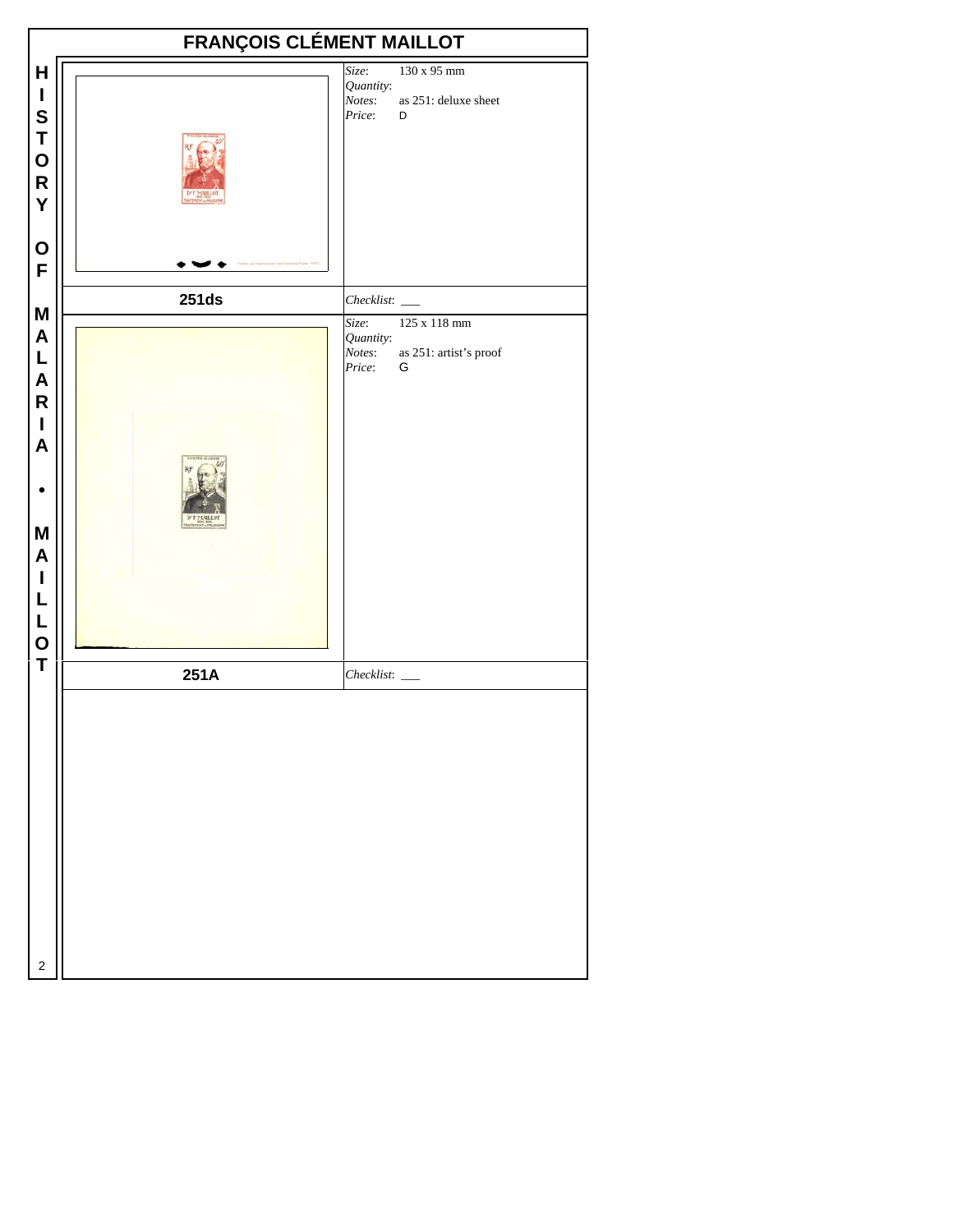| <b>FRANÇOIS CLÉMENT MAILLOT</b>                                                                                                                                                                                                           |                                                                                                                 |                                           |
|-------------------------------------------------------------------------------------------------------------------------------------------------------------------------------------------------------------------------------------------|-----------------------------------------------------------------------------------------------------------------|-------------------------------------------|
| <b>PREMIER JOUR D'ÉMISSION<br/>FIRST DAY COVER</b><br>SAN<br><b>AUANY 54</b><br><b>AIER</b><br>MAILLOT<br>SERVICE<br>SANTE<br>$4$ JANV. 54<br>LES MAXIMATING TALGEBLENS<br><b>DEF.MAILLOT</b><br><b>ALGER</b><br>B.P. 255 - C.C.P. 455-64 | Cancel: Algiers<br>Cachet: Cubells<br>Size:<br>165 x 92 mm<br>Notes: 165 x 92 mm<br>Price: C                    | н<br>L<br>S<br>T<br>O<br>R<br>Y           |
| $100 \times 17$                                                                                                                                                                                                                           |                                                                                                                 | Ο<br>F                                    |
| 1                                                                                                                                                                                                                                         | Checklist:                                                                                                      |                                           |
| E. MAILLON<br>SERVICE<br>SANTE<br>4 JANV. 54<br>GE<br><b>SERVIC!</b><br>GANTE DE<br>MAILLOT<br>A JANY.<br><b>PREMIER JOUR</b><br><b>D'EMISSION</b><br><b>RRST DAY COVER</b>                                                               | Cancel: Algiers<br>Cachet: Ceres<br>Size:<br>Notes:<br>Price: C                                                 | Μ<br>A<br>L<br>A<br>R<br>L<br>A           |
| $\mathbf 2$                                                                                                                                                                                                                               |                                                                                                                 |                                           |
| SANTÉ<br>SANTE<br>JANV. 54<br>JANY 54<br>SERVICI<br>SANTE<br>Tanger<br>Maroc                                                                                                                                                              | Cancel: Algiers<br>Notes:<br>Price: C                                                                           | Μ<br>A<br>L<br>L<br>L<br>$\mathbf O$<br>T |
| 3                                                                                                                                                                                                                                         |                                                                                                                 |                                           |
|                                                                                                                                                                                                                                           | Cancel: Algiers<br>Cachet: Maximaphiles Algerien<br>90 x 140 mm<br>Size:<br>Notes:<br>Price: C<br>CARTE POSTALE |                                           |
| 4                                                                                                                                                                                                                                         | Checklist:                                                                                                      | 3                                         |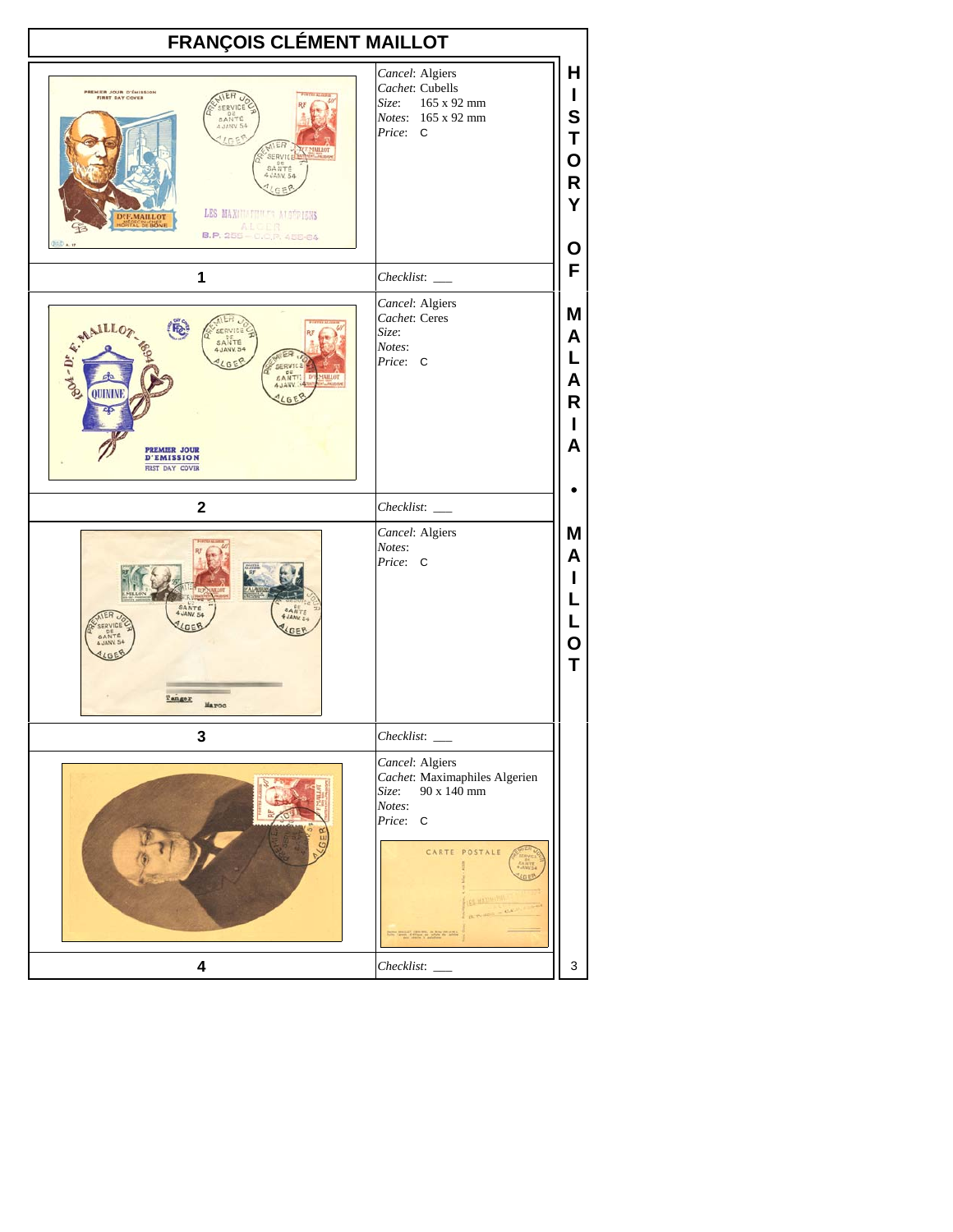| <b>FRANÇOIS CLÉMENT MAILLOT</b>                                                                                                                               |         |                                                                          |  |  |
|---------------------------------------------------------------------------------------------------------------------------------------------------------------|---------|--------------------------------------------------------------------------|--|--|
| $\mathsf{H}$<br>$\mathbf I$<br>S<br>T<br>O<br>R<br>Y<br>$\mathbf O$                                                                                           | MAILLOT | Cancel: Algiers<br>Cachet: maximum card 2<br>Size:<br>Notes:<br>Price: C |  |  |
| F                                                                                                                                                             | 5       |                                                                          |  |  |
| M<br>$\boldsymbol{\mathsf{A}}$<br>L<br>A<br>R<br>$\mathbf{I}$<br>$\boldsymbol{\mathsf{A}}$<br>M<br>$\mathsf{A}$<br>$\mathbf I$<br>$\mathsf{L}$<br>L<br>O<br>T |         |                                                                          |  |  |
| 4                                                                                                                                                             |         |                                                                          |  |  |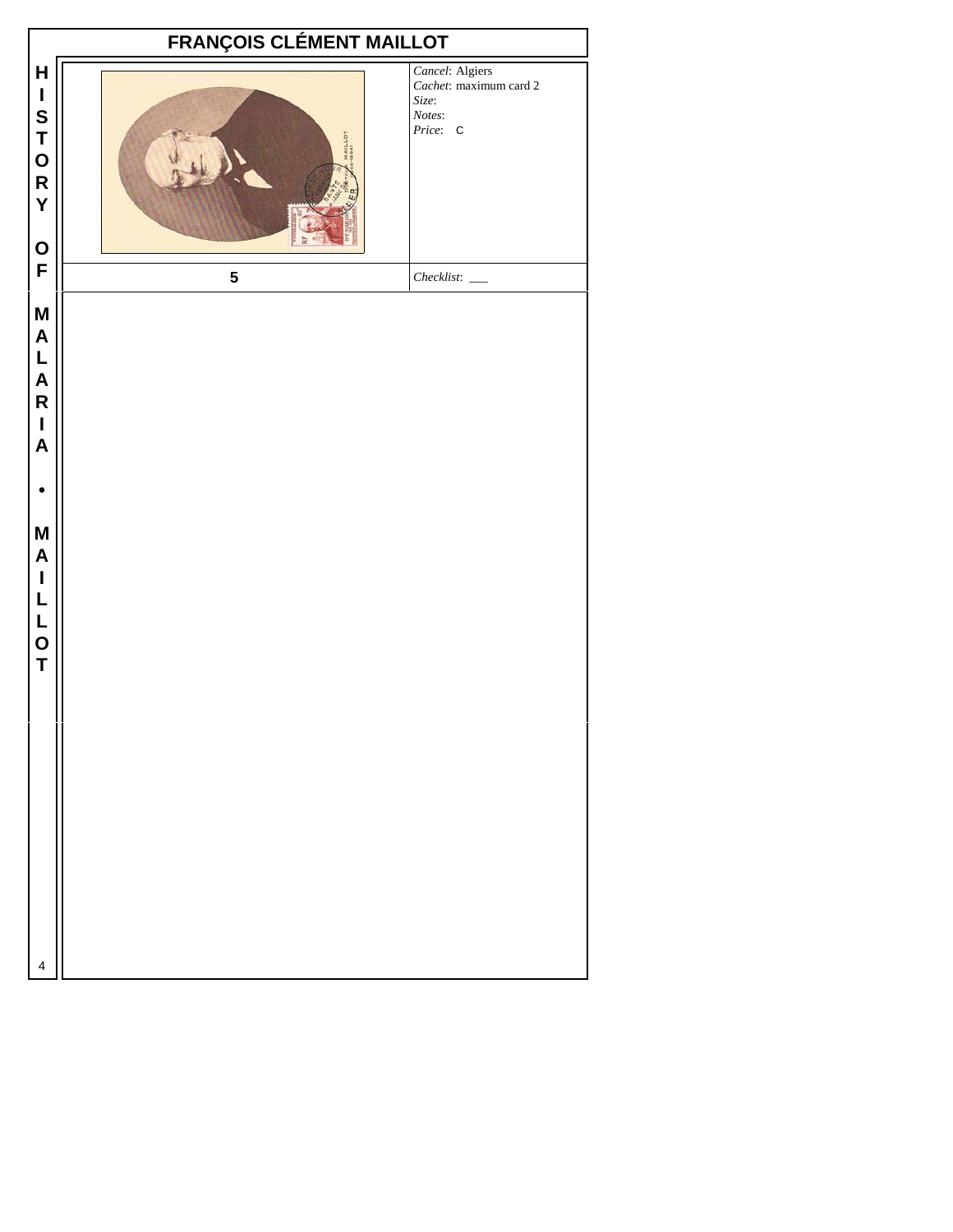